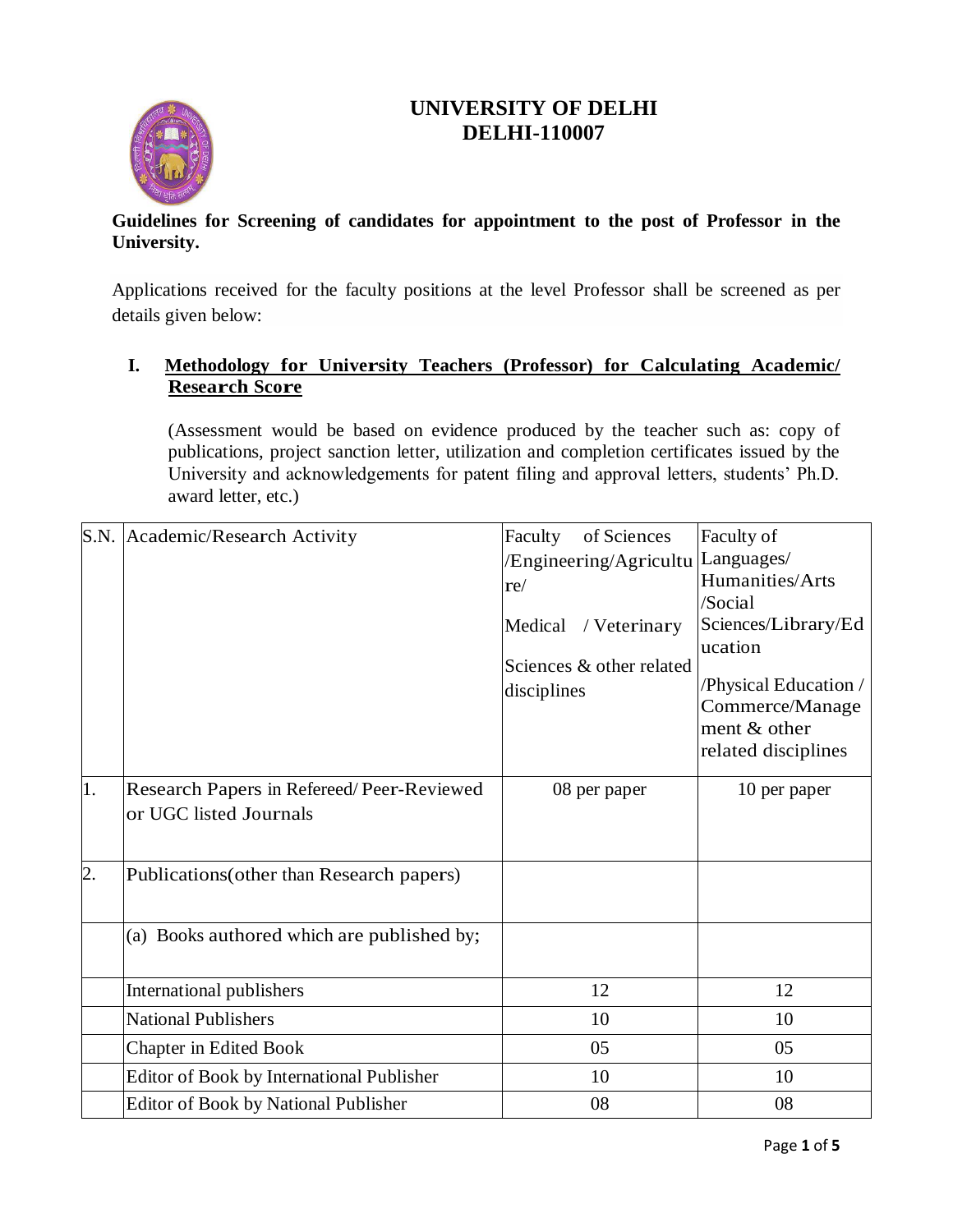|    | (b) Translation works in Indian and                                                                                               |                         |                              |
|----|-----------------------------------------------------------------------------------------------------------------------------------|-------------------------|------------------------------|
|    | Foreign Languages by qualified faculties                                                                                          |                         |                              |
|    | Chapter or Research paper                                                                                                         | 03                      | 03                           |
|    | <b>Book</b>                                                                                                                       | 08                      | 08                           |
| 3. | Creation of ICT mediated Teaching Learning<br>pedagogy and content and development of new<br>and innovative courses and curricula |                         |                              |
|    | (a) Development of Innovative pedagogy                                                                                            | 05                      | 05                           |
|    | (b) Design of new curricula and courses                                                                                           | 02 per curricula/course | $02$ per<br>curricula/course |
|    | (c) MOOCs                                                                                                                         |                         |                              |
|    | Development of complete MOOCs in 4quadrants<br>(4 credit course) (In case of MOOCs of<br>lessercredits05 marks/credit)            | 20                      | 20                           |
|    | MOOCs (developed in 4 quadrant) per<br>module/lecture                                                                             | 05                      | 05                           |
|    | Content writer/subject matter expert for each<br>module of MOOCs (at least one quadrant)                                          | 02                      | 02                           |
|    | Course Coordinator for MOOCs (4 credit course)<br>(In case of MOOCs of lesser credits 02)<br>marks/credit)                        | 08                      | 08                           |
|    | (d) E-Content                                                                                                                     |                         |                              |
|    | Development of e-Content in 4 quadrants for<br>a complete<br>course/e-book                                                        | 12                      | 12                           |
|    | e-Content (developed in 4 quadrants) per module                                                                                   | 05                      | 05                           |
|    | Contribution to development of e-content module<br>in complete course/paper/e-book (at least one<br>quadrant)                     | 02                      | 02                           |
|    | Editor of e-content for complete course/paper/e-<br>book                                                                          | 10                      | 10                           |
| 4  | (a) Research guidance                                                                                                             |                         |                              |
|    | Ph.D.                                                                                                                             | 10 per degree awarded   | 10 per degree awarded        |
|    |                                                                                                                                   | 05 per thesis submitted | 05 per thesis<br>submitted   |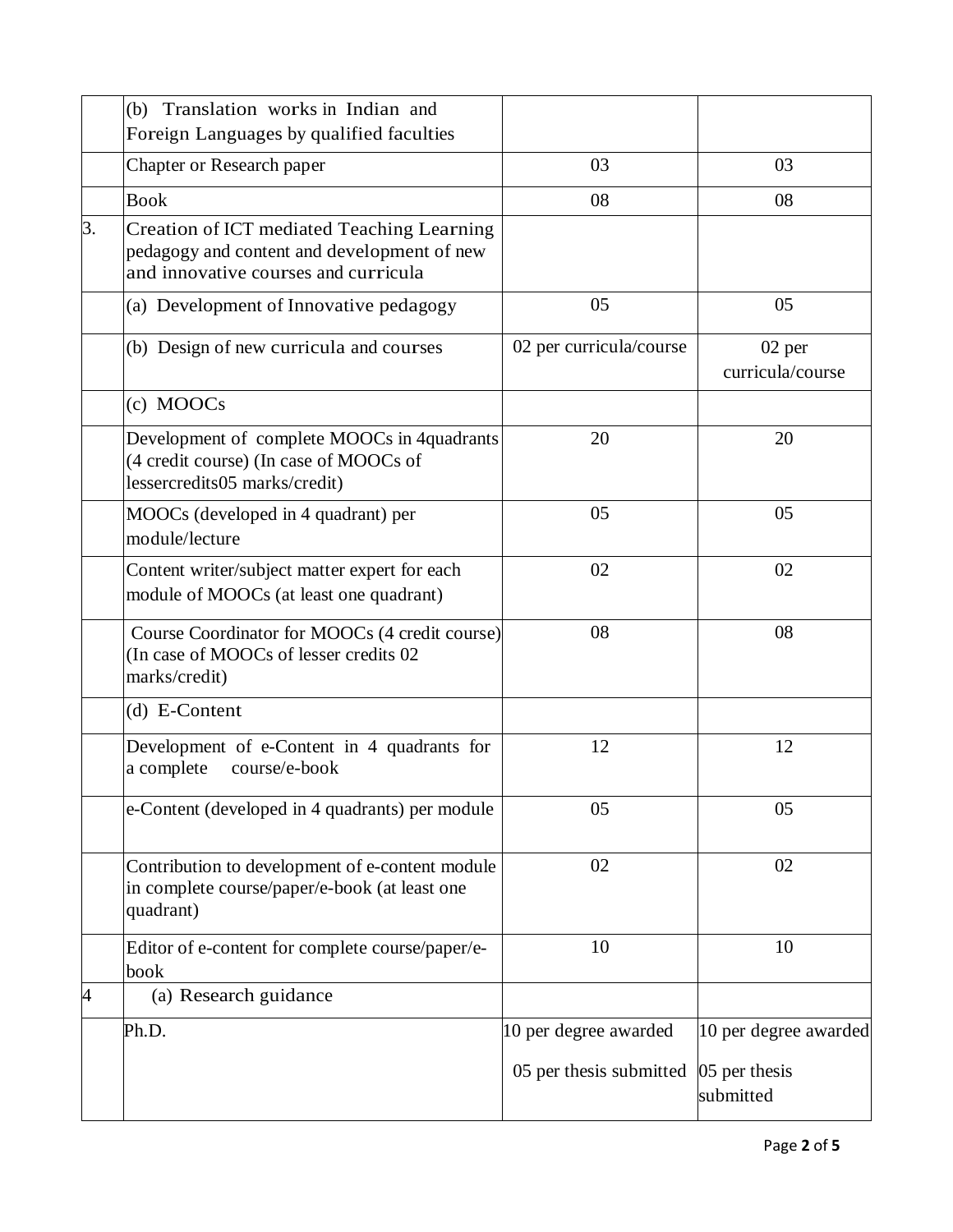|    | M. Phil./PG Dissertation                                                                                                                                                                                                                                        | 02 per degree awarded 02 per degree awarded |    |
|----|-----------------------------------------------------------------------------------------------------------------------------------------------------------------------------------------------------------------------------------------------------------------|---------------------------------------------|----|
|    | (b) Research Projects Completed                                                                                                                                                                                                                                 |                                             |    |
|    | Morethan10lakhs                                                                                                                                                                                                                                                 | 10                                          | 10 |
|    | Less than 10 lakhs                                                                                                                                                                                                                                              | 05                                          | 05 |
|    | (c) Research Projects On going:                                                                                                                                                                                                                                 |                                             |    |
|    | More than 10 lakhs                                                                                                                                                                                                                                              | 05                                          | 05 |
|    | Less than 10 lakhs                                                                                                                                                                                                                                              | 02                                          | 02 |
|    | (d) Consultancy                                                                                                                                                                                                                                                 | 03                                          | 03 |
| 5. | (a) Patents                                                                                                                                                                                                                                                     |                                             |    |
|    | International                                                                                                                                                                                                                                                   | 10                                          | 10 |
|    | National                                                                                                                                                                                                                                                        | 07                                          | 07 |
|    | (b)*Policy Document (Submitted to an International<br>body/organization like UNO/UNESCO/World Bank/International<br>Monetary Fund etc. or Central Government or State Government)                                                                               |                                             |    |
|    | International                                                                                                                                                                                                                                                   | 10                                          | 10 |
|    | National                                                                                                                                                                                                                                                        | 07                                          | 07 |
|    | <b>State</b>                                                                                                                                                                                                                                                    | 04                                          | 04 |
|    | (c)Awards/Fellowship                                                                                                                                                                                                                                            |                                             |    |
|    | International                                                                                                                                                                                                                                                   | 07                                          | 07 |
|    | National                                                                                                                                                                                                                                                        | 05                                          | 05 |
| 6. | *Invited lectures/Resource Person/paper<br>presentation in Seminars/Conferences/full<br>paper in Conference Proceedings (Paper<br>presented in Seminars/Conferences and also<br>published as full paper in Conference<br>Proceedings will be counted only once) |                                             |    |
|    | International (Abroad)                                                                                                                                                                                                                                          | 07                                          | 07 |
|    | International (within country)                                                                                                                                                                                                                                  | 05                                          | 05 |
|    | National                                                                                                                                                                                                                                                        | 03                                          | 03 |
|    | State/University                                                                                                                                                                                                                                                | 02                                          | 02 |

The Research score for research papers would be augmented as follows: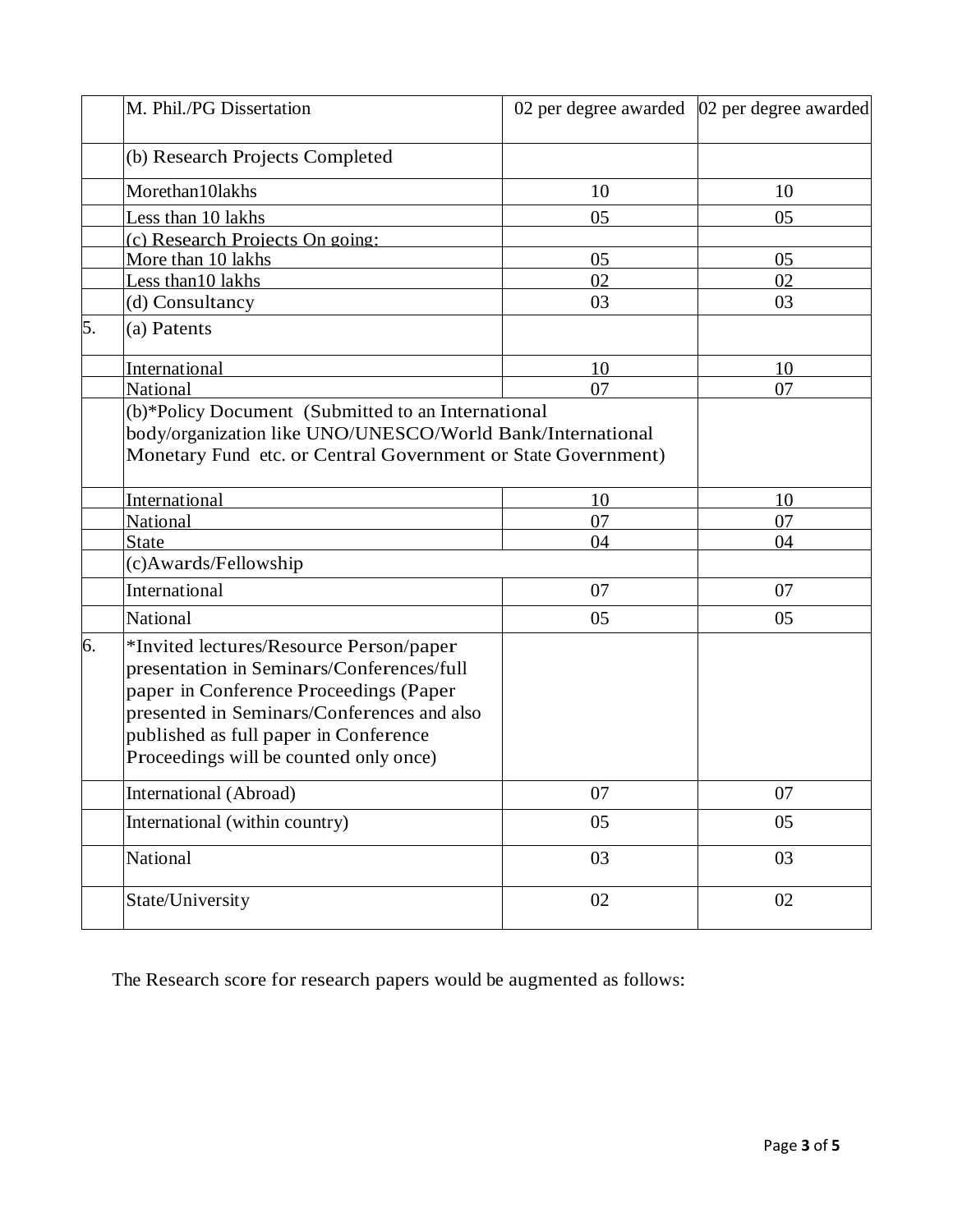Peer-Reviewed or UGC-listed Journals (Impact factor to be determined as per Thomson Reuter's list):

| $\ddot{1}$       | Paper in refereed journals without impact factor | $\overline{\phantom{a}}$ | 5 Points  |
|------------------|--------------------------------------------------|--------------------------|-----------|
| $\rm ii)$        | Paper with impact factor less than 1             | $\overline{a}$           | 10 Points |
| $\overline{iii}$ | Paper with impact factor betweenland 2           | $\overline{\phantom{a}}$ | 15 Points |
| iv)              | Paper with impact factor between 2 and 5         | $\overline{a}$           | 20 Points |
| V)               | Paper with impact factor between 5 and 10        | $\overline{a}$           | 25 Points |
| $\rm vi)$        | Paper with impact factor $>10$                   |                          | 30Points  |

- (a) Two authors: 70% of total value of publication for each author.
- (b) More than two authors: 70% of total value of publication for the First/Principal/Corresponding author and 30% of total value of publication for each of the joint authors.

Joint Projects: Principal Investigator and Co-investigator would get 50% each.

#### Note:

- Paper presented if part of edited book or proceeding then it can be claimed only once.
- For joint supervision of research students, the formula shall be 70% of the total score for Supervisor and Co- supervisor. Supervisor and Co-supervisor, both shall get 7 marks each.
- \*For the purpose of calculating research score of the teacher, the combined research score from the categories of 5(b) Policy Document and 6. Invited lectures/Resource Person/Paper presentation shall have an upper capping of thirty percent of the total research score of the teacher concerned.
- There search score shall be from the minimum of three categories out of six categories.

#### **II. Screening of candidates: Criteria and Process**

- 1. The Screening Committee will draw a list of all the candidates indicating the research score scored by them in descending order i.e. starting from the candidate getting the highest marks towards the candidates getting the lower marks.
- 2. For appointment to the post of Professor in the University Departments, there is a requirement of a total research score of One Twenty (120) as per criteria given in Section I of this document.
- 3. The time taken by candidates to acquire M.Phil. and / or Ph.D. Degree shall not be considered as teaching/ research experience to be claimed for appointment to the teaching positions. Further the period of active service spent on pursuing research degree